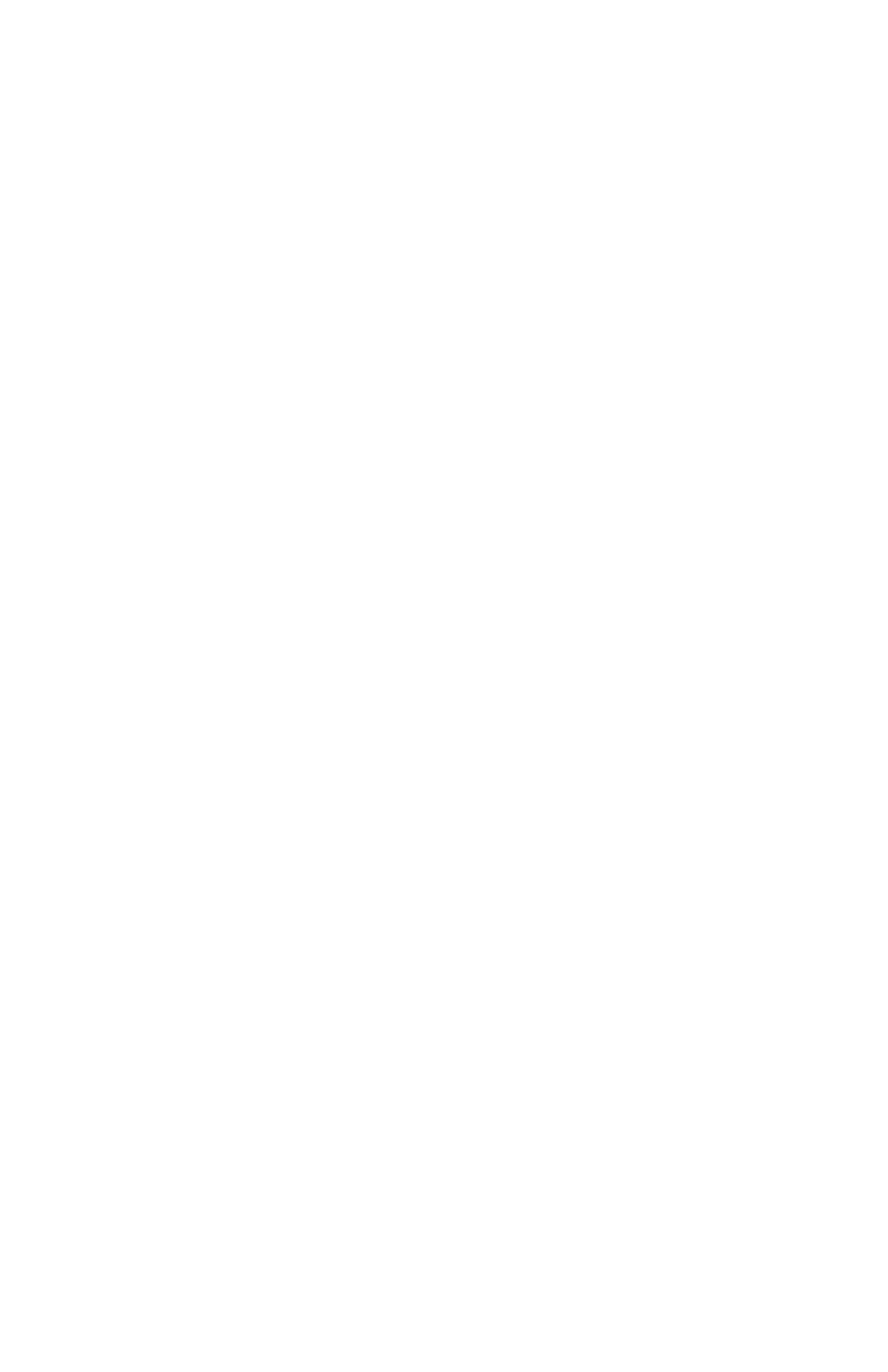# **Contents**

| Directors' certificate - fund sponsors    | 2  |
|-------------------------------------------|----|
| Definitions of key terms                  | 3  |
| Summary                                   | 5  |
| <b>Risk factors</b>                       | 5  |
| The promoter/sponsor                      | 6  |
| The trustee                               | 6  |
| Investment manager                        | 6  |
| Distributor                               | 7  |
| Investment objectives                     | 7  |
| Principal investment strategies           | 7  |
| Investment restrictions                   | 8  |
| Eligibility                               | 8  |
| Management fees and expenses              | 8  |
| Description of units                      | 8  |
| Price of units                            | 9  |
| Valuation of the fund                     | 9  |
| Purchase of units                         | 9  |
| How to redeem units                       | 10 |
| Distribution of income                    | 10 |
| Security for loans                        | 10 |
| Plan types available to the investor      | 10 |
| loint investors                           | 11 |
| <b>Taxation considerations</b>            | 11 |
| Reporting requirements                    | 11 |
| Calculation of performance data           | 12 |
| Amendments to the trust deed              | 12 |
| Termination of the fund                   | 12 |
| Section 69 of the Securities Industry Act | 12 |
| <b>Conflicts of interest</b>              | 12 |
| Charges fees & expenses                   | 13 |

This prospectus contains information to help you make an informed investment decision and to help you understand your rights. It contains information about the collective investment scheme, as well as the names of persons responsible for its organization and management. You are encouraged to read this prospectus in its entirety prior to making any investment decision.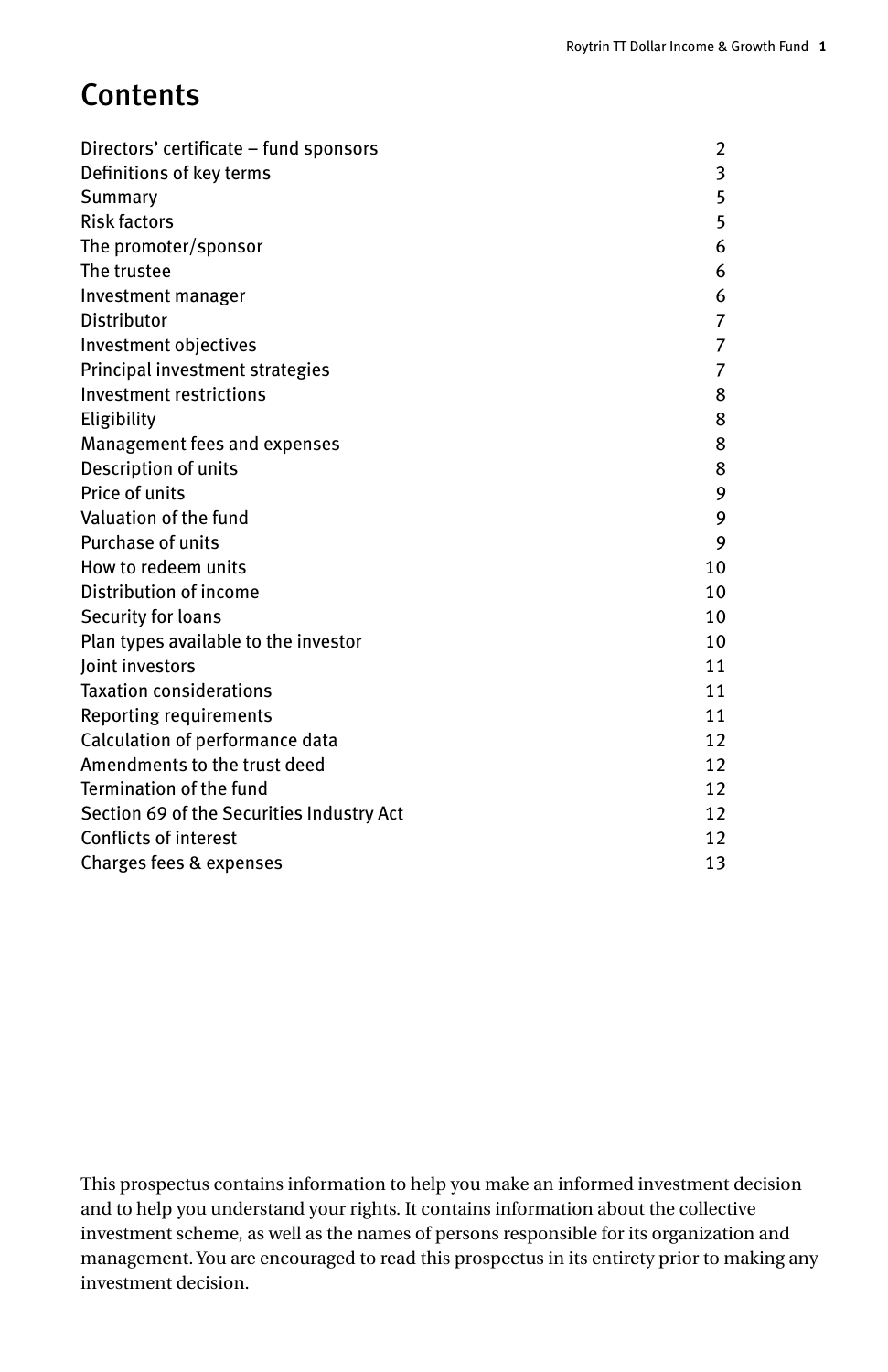## **Directors' certificate – fund sponsors**

This prospectus has been approved by the directors of RBC Royal Bank™ (Trinidad & Tobago) Limited and they collectively and individually accept full responsibility for the accuracy of the information given and confirm that, after having made all reasonable inquiries, and to the best of their knowledge and belief, there are no false or misleading statements or other facts, the omission of which would make any statement false or misleading.

Suresh B. Sookoo - Chairman

tachete

David Hackett

Robert Bermudez

Gary N. Voss

Byron Clarke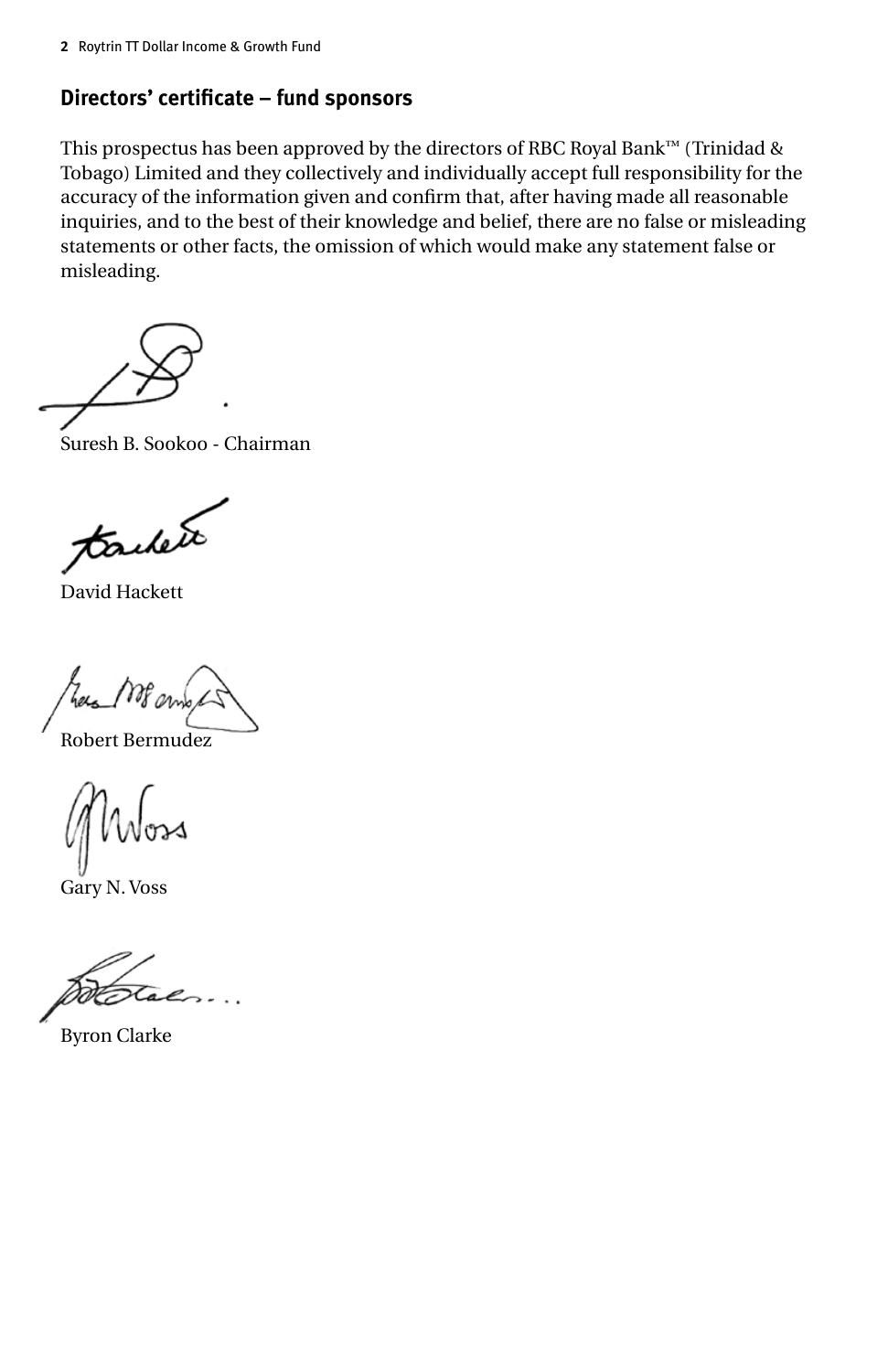## **Definitions of key terms Prospectus**

The prospectus is a concise outline of relevant information about the fund which an investor should know before making a decision to purchase the units. The Directors of RBC Royal Bank (Trinidad & Tobago) Limited (listed on page 3) are responsible for the information contained in this prospectus, and it must be approved by the Trinidad & Tobago Securities Exchange Commission.

### **Net Asset Value (NAV)**

The Net Asset Value or NAV is the net assets of the fund (i.e. the fund's total assets less liabilities) divided by the total number of outstanding units of the fund.

### **The fund**

The Roytrin TT Dollar Income & Growth Fund is a mutual fund that specifically targets investors with medium to long-term investment objectives, who are seeking income as well as interest income from a combination of fixed income and equity securities.

## **Trust deed**

The trust deed is a legal document for the setting up of a trust. The trustees and fund managers must submit a draft trust deed and fund particulars to the SEC for approval and it must be registered by the SEC. The fund may only be promoted to the public once authorization has been obtained.

#### **Management charge**

The management charge is a fee applied to total value of the fund. This is used to meet the expenses incurred by the trustee, advisors and managers of the fund.

## **Open-ended fund**

An open ended fund refers to a fund where the fund managers can issue and redeem units in accordance with supply and demand of investors. There is no limit to the number of units which could be issued.

## **Promoter**

RBC Royal Bank (Trinidad & Tobago)Limited St. Clair Place 7 - 9 St. Clair Avenue St. Clair Port of Spain

**Trustee** RBC Trust™ (Trinidad & Tobago) Limited 55 Independence Square Port of Spain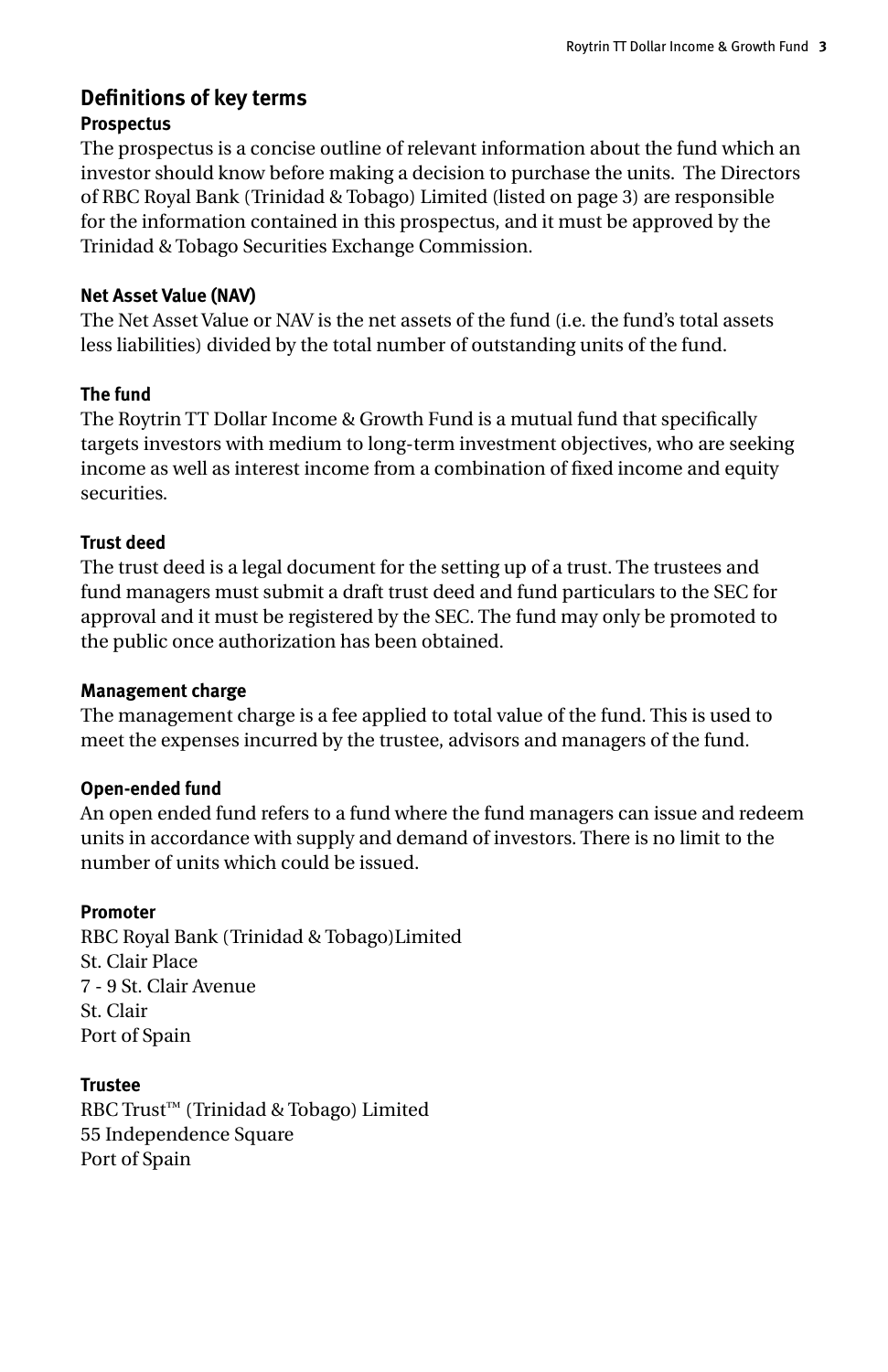#### **Investment manager**

RBC Investment Management™ (Caribbean) Limited St. Clair Place 7 - 9 St. Clair Ave. St. Clair Port of Spain

#### **Custodian and income paying agent**

RBC Trust (Trinidad & Tobago) Limited is the custodian for the fund's assets as well as income paying agent for its units.

#### **Bankers**

RBC Royal Bank (Trinidad & Tobago) Limited St. Clair Place 7 - 9 St. Clair Avenue St. Clair Port of Spain

#### **Independent auditors**

Deloitte 54 Ariapita Avenue Woodbrook

#### **Attorneys-at-law**

M.G. Daly & Partners 115A Abercromby Street Port of Spain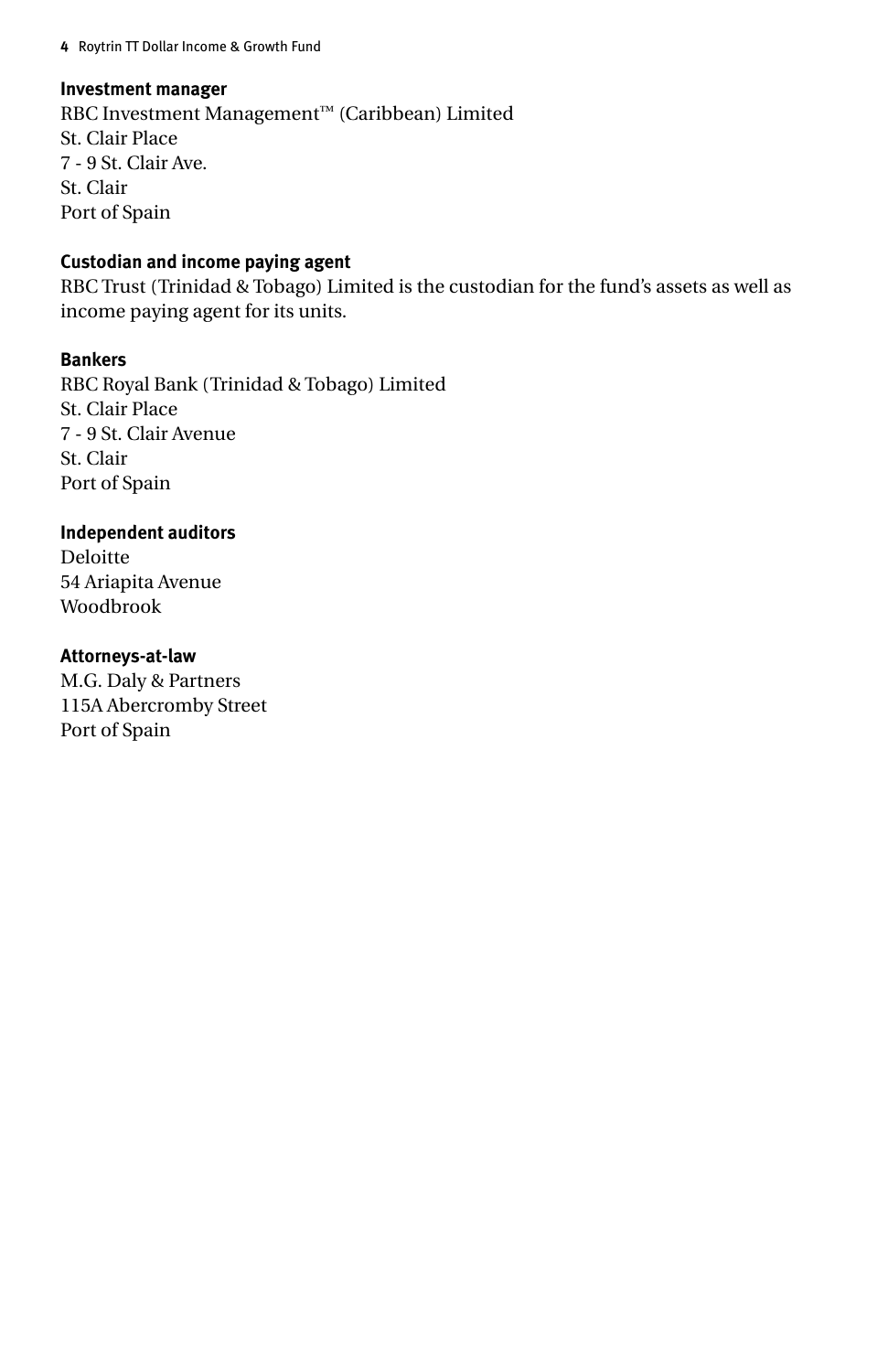## **Summary**

The information which follows is a summary of the information contained in the prospectus, and prospective purchasers are advised to read the entire prospectus prior to deciding whether to invest in the securities being distributed.

This prospectus is issued by RBC Trust (Trinidad & Tobago) Ltd. (Trustee/Custodian), incorporated under the Financial Institutions Act 1993 to transact business of a financial nature, inclusive of that of a Unit Trust, which is a wholly owned subsidiary of RBC Financial (Caribbean) Limited. RBC Trust (Trinidad & Tobago) Limited undertakes the trustee functions of RBC Financial (Caribbean) Limited.

The TT Dollar Income & Growth Fund is an investment product promoted by RBTT Bank Limited. This investment product has the objective of maximizing current income for investors and also providing long term capital appreciation consistent with reasonable protection of capital invested.

This fund was established by a trust deed between RBC Royal Bank (Trinidad & Tobago) Limited (hereinafter called "the Bank") and RBC Trust (Trinidad) Limited (hereinafter called "the Trustee") and RBC Merchant Bank (Caribbean) Limited (hereinafter called "the Investment Manager").

A copy of the trust deed and the investment management agreement will be made available for inspection by the investors upon request at the location of the trustee, 55 Independence Square, Port of Spain or at any branch of the bank.

#### **Risk factors**

For your information and protection, we advise that units in the fund are investments at the sole risk of the investor. They are not deposits and in common with other investments of this nature are not insured by the Deposit Insurance Corporation and are not guaranteed by the Central Bank or RBC Royal Bank (Trinidad & Tobago) Limited. Investments are subject to fluctuations in the market value of the underlying assets and payments of capital and interest are entirely dependent on the gains or losses derived from the securities and other assets comprising the fund.

**Credit risk** – the risk that the issuer of a security owned by the fund will be unable to pay the interest or principal when it becomes due.

**Interest rate risk** – the uncertainty of returns on an investment due to possible changes in interest rates over time

**Liquidity risk** – the uncertainty due to the ability to buy or sell an investment in the secondary market.

**Market risk** – the risk that the value of investments may decline over a given time period simply because of economic changes or other events that impact large portions of the market.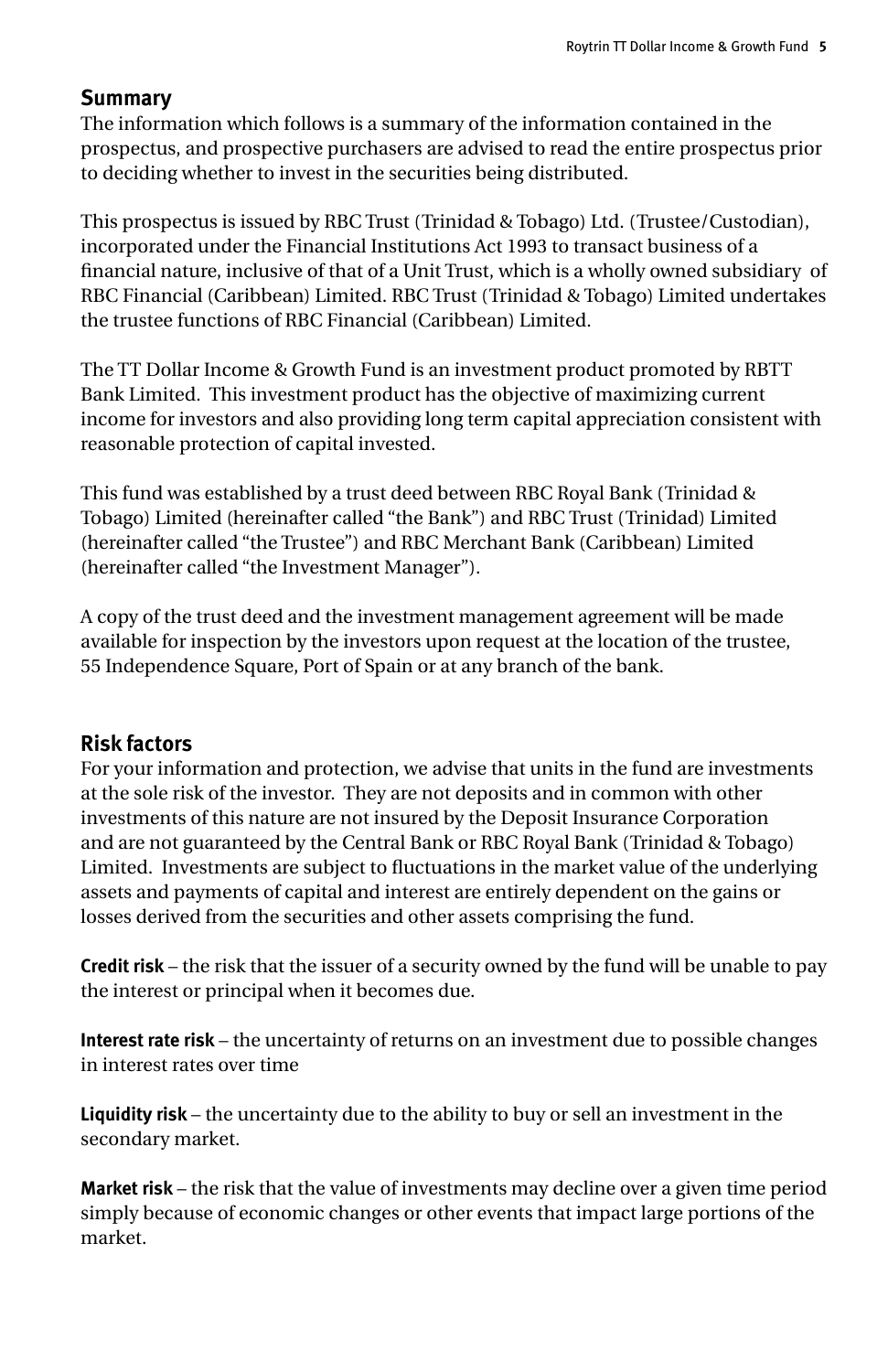### **The Promoter/Sponsor**

The promoter of the fund is RBC Royal Bank (Trinidad & Tobago) Limited which has a proven track record of industry leadership. You can have the fullest confidence and comfort that your investment is with a sound and stable financial institution. The Bank is responsible for the sale of units in the fund.

#### **The Trustee**

The trustee RBC Trust (Trinidad & Tobago) Limited is noted for its expertise and professionalism in the delivery of high quality trusteeship services to its clients. The trustee has complete authority and responsibility for the administration and management of the fund. However, the trustee is directed by the investment manager regarding all investment decisions. In addition, the trustee is the custodian of the assets of the fund.

#### **Investment Manager**

The investment manager of the Fund, RBC Investment Management (Caribbean) Limited, is a recently formed subsidiary of RBC Financial (Caribbean) Limited, largely consisting of the Investment Management & Portfolio Management team of the former RBTT Trust Limited. The investment manager recommends to the trustee how to invest the capital raised by the fund in accordance with the investment policy as determined in the Investment Management Agreement.

The Directors of RBC Investment Management (Caribbean) are Byron Clarke, Arvinder Bharath, Patricia Narayansingh, Garth Chatoor and Robert Bermudez.

**Byron Clarke** is the Senior Vice President, International Banking, Royal Bank of Canada (RBC) located in Trinidad and Tobago and has worked in the financial services sector for over 35 years. He has held senior executive posts with RBC, including SVP, Sales, Canadian Banking, SVP, Transformation Management Office and Performance Management and SVP, Group Optimization. He completed the Canadian Securities Course (Honours), Registered Representative Examination; and the Partners', Directors' and Senior Officers' Qualifying Examinations, Canadian Securities Institute (1988). From 1990 to 1991 he was Chief Compliance Officer and a member of the Board of Directors of Royal Bank Investor Trading Inc. (the forerunner to RBC Direct Investing Inc.) and from 1988 to 1990 Chief Compliance Officer and a member of the Board of Directors of Royal Bank Mutual Fund Services Inc. (the forerunner to Royal Mutual Funds Inc.). From 2003 to 2009, Mr. Clarke was a member of the Board of Directors of Royal Mutual Funds Inc., the largest mutual fund dealer in Canada.

**Arvinder Bharath** is the President and Country Head of RBC Royal Bank (Trinidad & Tobago) Limited. She joined RBC Caribbean in 2009 following 10 years in the United Kingdom, where she held senior leadership positions at Barclays Bank plc., with responsibility for business strategy in the UK and in international markets including Africa, the UAE and India. She has led multi-disciplinary and culturally diverse teams across continents in sales, product and proposition development, risk management, compliance and control, governance and change management, including mergers/ acquisitions and integration/separation of key businesses.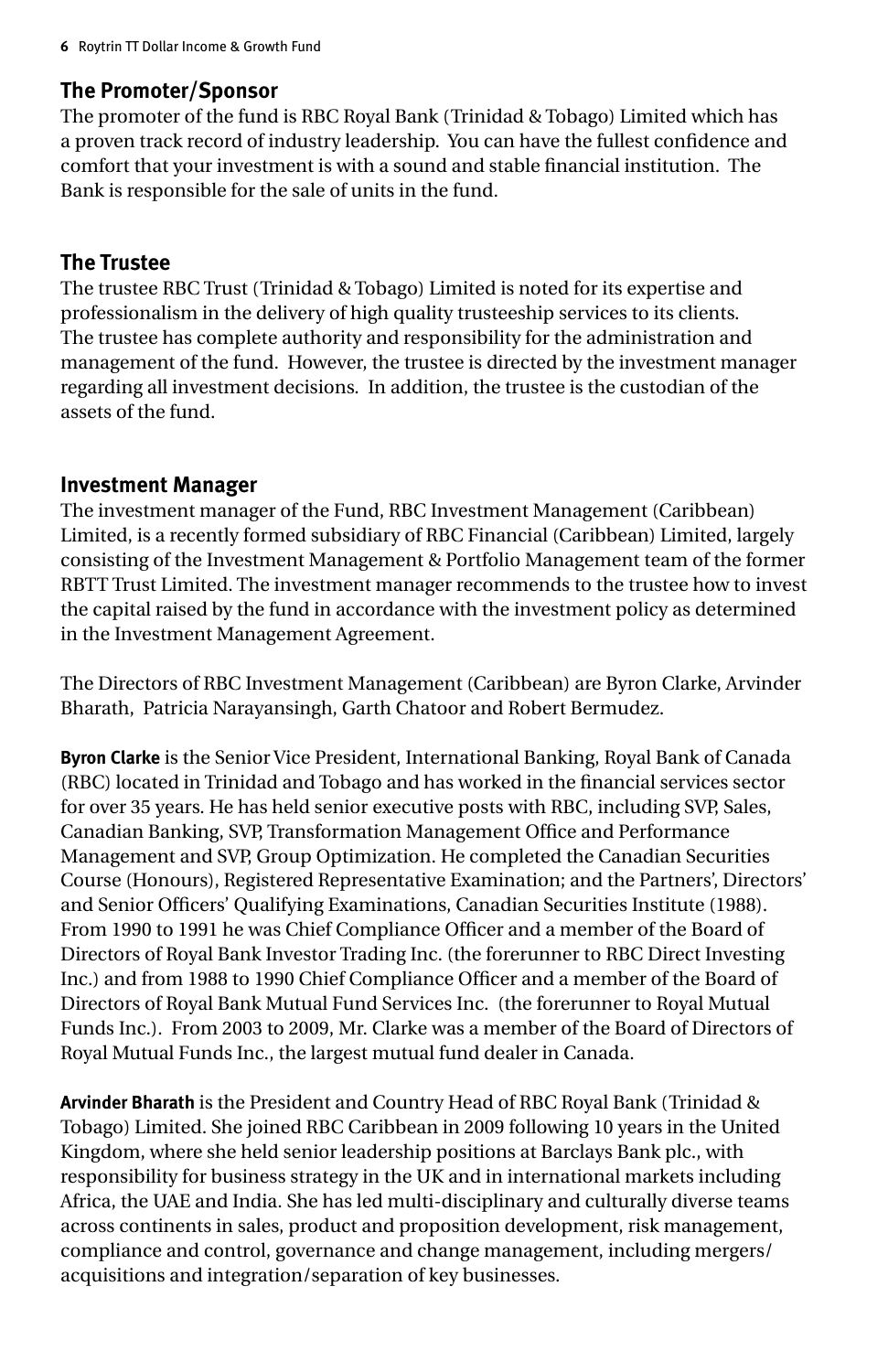**Patricia Narayansingh** is the Chief Administrative Officer of RBC Financial (Caribbean) Limited and has worked in the financial services industry for over 23 years. She has been a member of the RBC Financial (Caribbean) Group for over 9 years and held several senior positions, including Head of Group Planning and Analysis and the RBC Financial (Caribbean) Group Chief Internal Auditor. She is a chartered accountant and an Associate of the Chartered Institute of Bankers.

**Garth Chatoor** has held senior executive positions in several major public and private companies. Mr. Chatoor has also served as the Managing Director of companies within the Amar Group of Companies, Ansa McAl Group of Companies and is the current CEO of the Power Generation Company of Trinidad & Tobago. In addition to being a member of the board of directors of the RBC Financial (Caribbean) Limited, Mr. Chatoor has a number of other board appointments such as Diamond Motors Limited and Carib Glass Works Limited.

**Robert Bermudez** has been the Chairman of the Bermudez Group Limited since 1982 and holds directorship positions in other companies of the Bermudez Group. He joined the Group in 1975, on completion of tertiary education in the United Kingdom and rose to the position of Managing Director, serving until his retirement in 1997. He is a Director on the Board of RBC Financial (Caribbean) Limited and RBC Royal Bank. Mr. Bermudez is also on the Board of Directors of several other major companies in Trinidad and Tobago.

Investment Policy Committee of the Investment Manager:

Robert Bermudez Patricia Narayansingh Garth Chatoor

#### **Distributor**

The Distributor RBC Royal Bank (Trinidad & Tobago) Limited is one of the leading networks of commercial banks in Trinidad & Tobago as well as the region. The distributor is responsible for the sale of units of the fund.

## **Investment objectives**

The objectives of the fund are to maximize current income for investors and also provide for long term capital appreciation consistent with reasonable protection of capital invested.

These objectives will be achieved through investment in a range of high quality securities, including stocks, and shares, bonds and short-term debt securities.

The portfolio asset mix of the fund will be determined by the investment manager, consistent with the fund's objectives and employing prudent investment criteria, including analysis of the performance of the various financial markets and of the economy generally.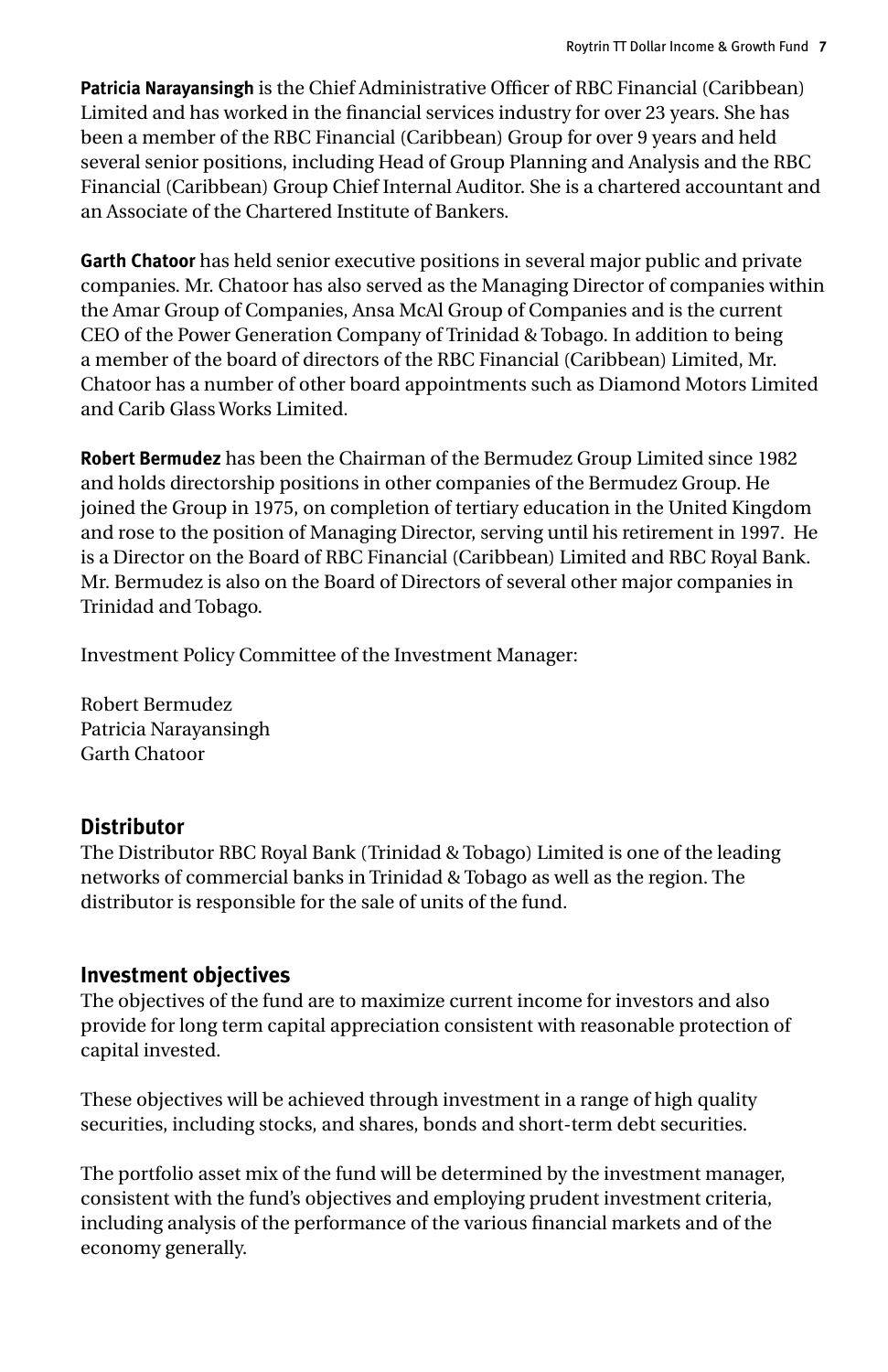## **Principal investment strategies**

The investment manager will seek to achieve the fundamental investment objective of the fund by balancing the major asset classes of the fund's portfolio mix. These include debt securities and money market securities of investment grade and non-investment grade and equity investments in companies expected to have above average earnings.

The fund's assets shall be spread between domestic and/or foreign investments of the following description:

- • Corporate bonds and debentures
- • Government bonds and other government debt obligations
- • Money market instruments and deposits with financial institutions
- Mutual funds listed on any recognized stock exchange
- Shares in companies listed on any recognized stock exchange
- • Securitized mortgages and debt obligations
- Other securitized investments
- Short-term debt instruments

## **Investment restrictions**

The trustee on the advice of the investment manager may invest up to 95% of the fund's assets in long-term securities and up to 100% in short-term securities. At no time will more than 10% of the fund's assets be invested in any particular asset class of a company with a maximum of 20% of the fund assets of total investments in that company. In addition, the fund will not hold more than 10% of the securities issued by any one company.

## **Eligibility**

Both individuals over eighteen years of age and registered corporate entities can purchase units of the fund. In addition, the fund is an eligible investment for the statutory funds of insurance companies and pension plan portfolios.

## **Management fees and expenses**

The management fees, comprising of those of the trustee and the investment manager, will not exceed 2% per annum of the average total assets of the fund.

The fund is also responsible for the payment of other administrative expenses, including but not limited to legal accounting and marketing expenses.

## **Description of units**

The fund is constituted as an open-end mutual fund. There is no limit to the number of units which may be issued. An investor will have an interest in an undivided proportion of the assets of the fund through the medium of units of participation. Each unit secures an equal share in the distribution of net income and net capital gains and participates equally in all other respects.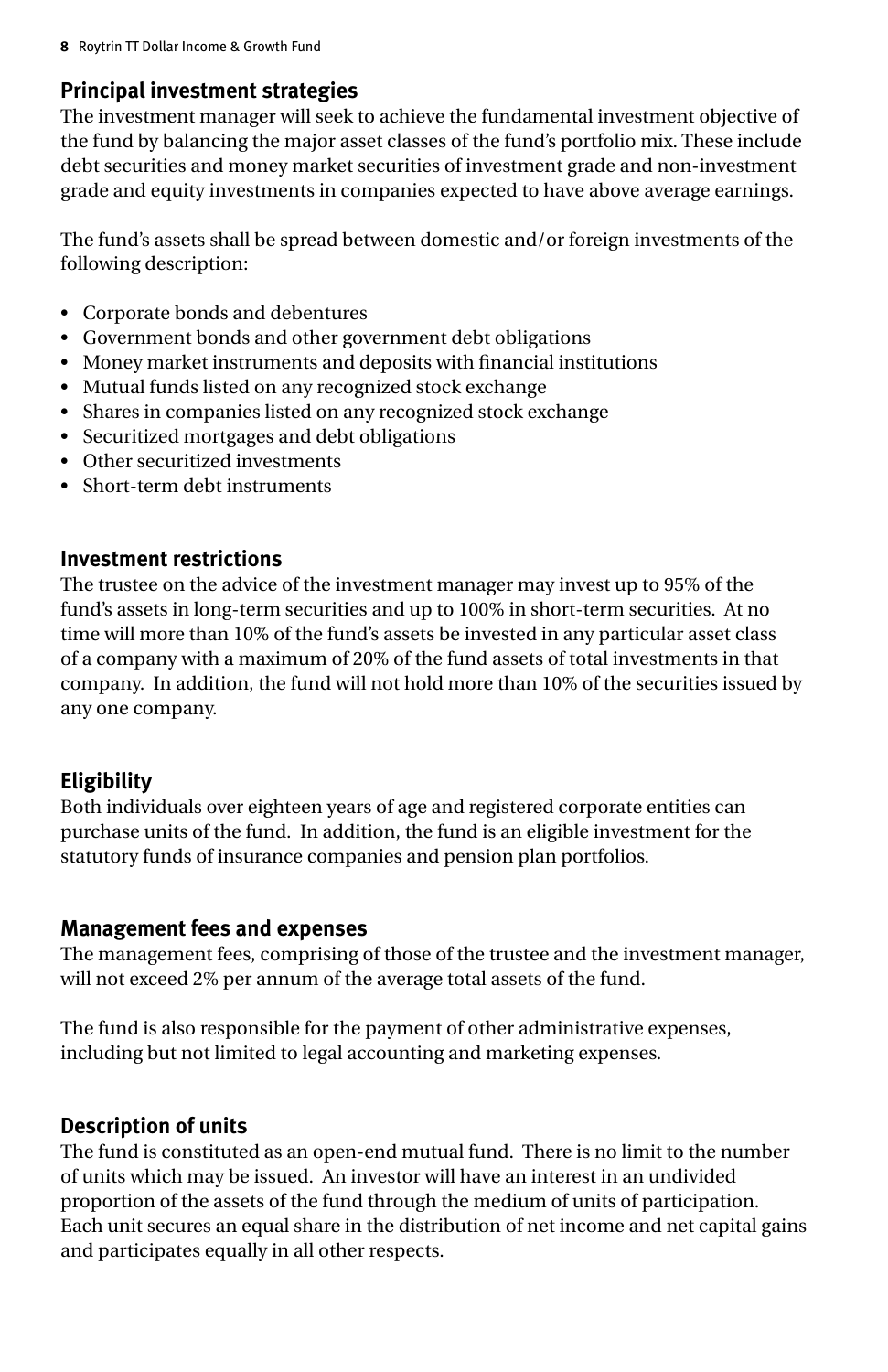Units must be paid for in full in cash or by certified cheque. Units may be issued as fractions. Each unit entitles a unitholder to one vote at any meeting of unitholders.

## **Price of units**

The price or "net asset value" of a unit is calculated at the close of business of each valuation day by dividing the value of the net assets of the Fund (i.e. the value of the Fund's assets less its liabilities) by the total outstanding number of units. A valuation day is any day on which the bank is open for business.

Investors can access the net asset value per unit daily on the RBC Royal Bank website (www.rbc.com/caribbean ).

## **Valuation of the fund**

Equities, bonds, and other debt obligations will be valued based on prices provided by an accepted pricing service to reflect fair market value. Assets not priced in this way may be valued at cost. Instruments with maturities of less than 90 days may be valued at cost plus or minus any discounts or premiums. All other assets which have no quoted market price will be valued at fair market value by the investment manager.

## **Purchase of units**

Your investment is made in dollars and is converted to units. There is no charge for purchasing units of the fund. The minimum initial investment and minimum holding is \$500 and \$100 thereafter for the Standard and Periodic Investment Plans and \$50,000 for the Systematic Withdrawal Plan. More details of the plans are shown in the section entitled "Plans Available to the Investor".

Investors may purchase units of the fund from the following on application forms approved by the fund.

- a. All branches of RBC Royal Bank (Trinidad & Tobago) Limited
- b. RBC Trust (Trinidad & Tobago) Limited
- c. RBC Royal Bank (Trinidad & Tobago) Limited may also arrange for registered brokers to act as agents in the sale of units.

The trustee may accept or reject any application to purchase units, such decision to be made within three (3) days after receipt of the application. If an application is rejected, all monies received with the application will be returned without interest within four (4) business days of receipt of the application.

If an application is received and approved then the purchase order will be processed and confirmation of purchase will be sent to the investor within a maximum of three (3) clear business days. An application which is received after 3:00 pm will be processed on the next business day.

An investor who has satisfied the minimum investment requirement of \$500 may continue to invest through a Periodic Investment Plan. This plan allows for deductions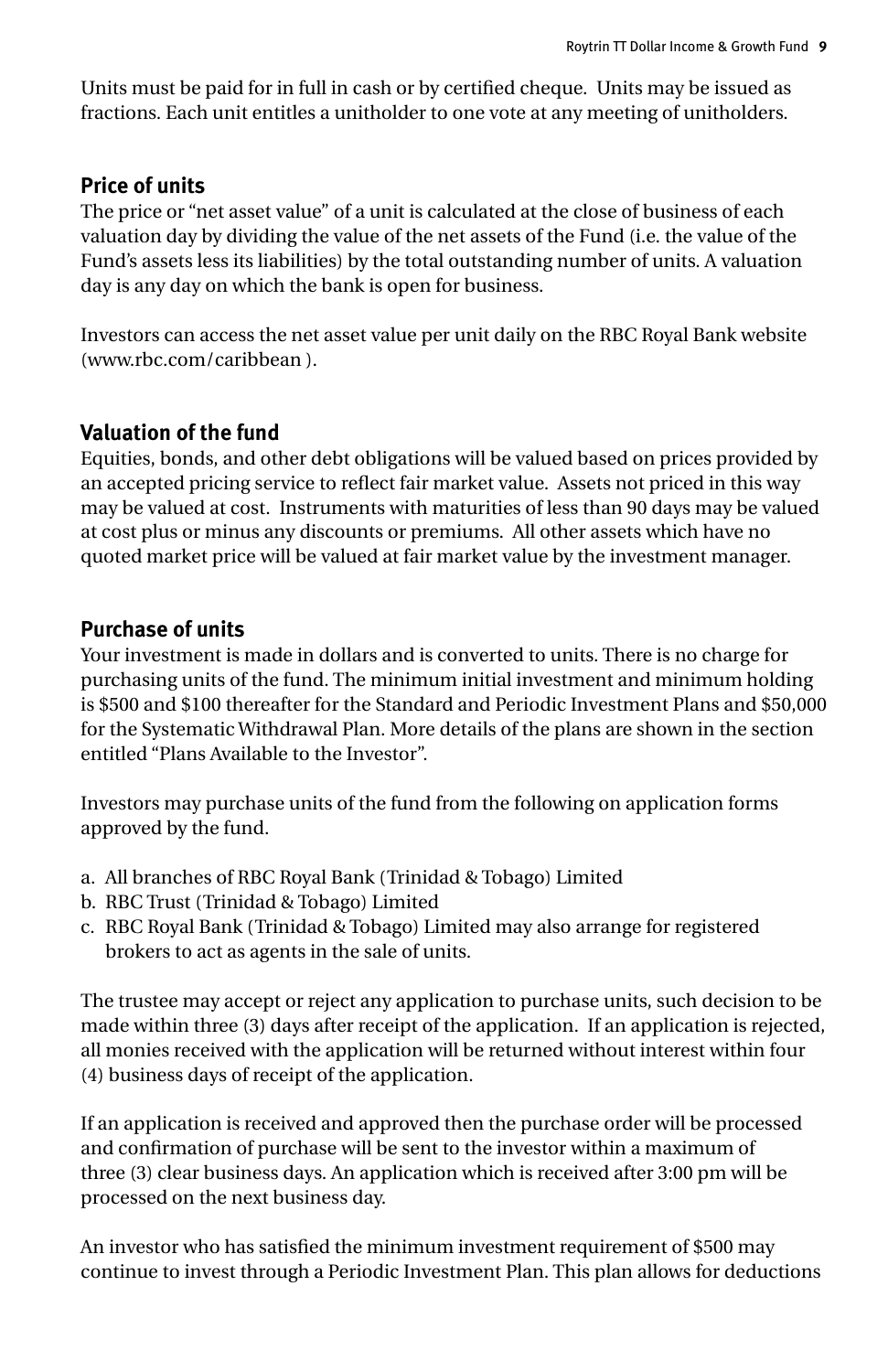of a specific amount from the investor's bank account on a monthly, quarterly or semi-annual basis and for investments in the fund to be made until a pre-determined objective is attained or until further notice. The minimum investment is \$100.

#### **How to redeem units**

A unitholder may redeem any or all of the units of the fund owned by such unitholder in accordance with the trust deed at any time by delivering a written request for redemption on the approved form to the trustee or to any branch of the bank. There is no charge to redeem units of the fund. Units will be redeemed at their net asset value determined at the close of day on which the Fund receives the redemption order. If a redemption request is received before 1:00 p.m. on a valuation day, the redemption will be processed using the net asset value relevant for that valuation day. Redemption requests received after 1:00 p.m. or on a day which is not a valuation day will be processed using the net asset value for the next valuation day.

Provided the investor has delivered the documentation required, payment will be made to such investor within three (3) business days of the redemption request. The investor will be asked to bring certain documentation in order to complete the redemption request which must be signed by the investor. The signature must be verified.

A redemption request made in respect of units held jointly must be signed by all the parties to the account, except when all parties have signed a mandate which permits only one of the joint holders to sign the redemption request.

Any one investor may redeem units in cash up to a limit of \$500,000 or one percent, which ever is lower, of the net value of the Fund during any ninety-day period. Should a redemption request by an investor exceed this limit, units in excess of the limit may, at the discretion of the trustee, be redeemed in specie in proportion to the underlying assets. Where units are redeemed in specie, any costs incurred in transferring assets in specie will be for the investor's account.

## **Distribution of income**

The net income received by the fund is calculated and accrued to the investor daily and is distributed quarterly supported by a statement of account. All distributions will, in the absence of instructions from the investor to the contrary, be reinvested in additional units of the fund at the price which is determined based on the net asset value per unit.

## **Security for loans**

Units held in the fund can be used as security for loans.

## **Plan types available to the investor**

There are three (3) types of plans: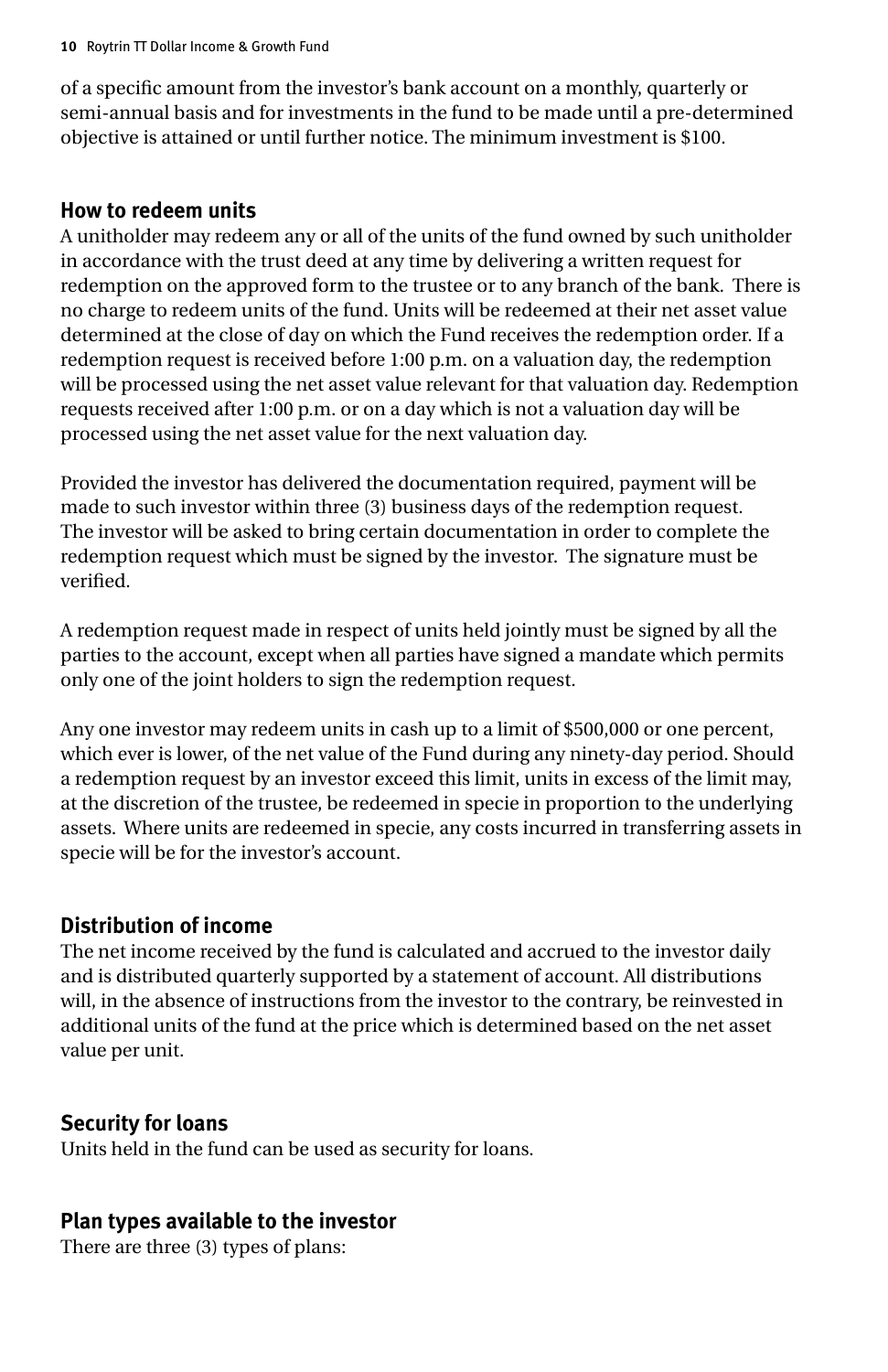#### **a) Standard Plan**

The investor invests at any time he can afford and has the option of reinvesting distributions in units or taking cash.

#### **b) Periodic Investment Plan**

This plan allows for deduction of a specific amount from the investor's bank account on a monthly, quarterly, semi-annual or annual basis as desired, for investments in the fund to be made until a pre-determined objective is attained. All income is automatically reinvested in units.

#### **c) Systematic Withdrawal Plan**

The investor may participate in a Systematic Withdrawal Plan by making a minimum contribution of \$50,000 to the fund.

An investor directs the Trustee to surrender for cancellation monthly, quarterly or half-yearly, such number of units as is necessary to provide for payments to the investor of a specific sum which shall not be less than \$500 per withdrawal.

An investor who elects to invest under this Systematic Withdrawal Plan should recognize that to the extent that redemptions are in excess of distributions of income from units, they will result in an encroachment on and eventual exhaustion of the investor's original capital.

#### **Joint investors**

Where units are jointly held, they are subject to the rules of joint tenancy, save and except that where a redemption request is made, the net asset value may be paid to all or any one of the investors and the receipt of any one investor shall constitute a valid discharge to the trustee of the sum paid.

#### **Taxation considerations**

#### **a) Resident individual unitholders**

Distributions of the fund are not taxable and will not have to be included in the investor's annual income tax return.

#### **b) Resident corporate unit holders**

Distribution will be paid without any deduction of tax.

#### **c) Non-resident unit holders**

Distributions will be subject to withholding tax (to be deducted prior to distribution) at the rate applicable to the country in which they reside.

Managers of pension plans, credit unions and long-term assurance companies should seek specific advice on their circumstances.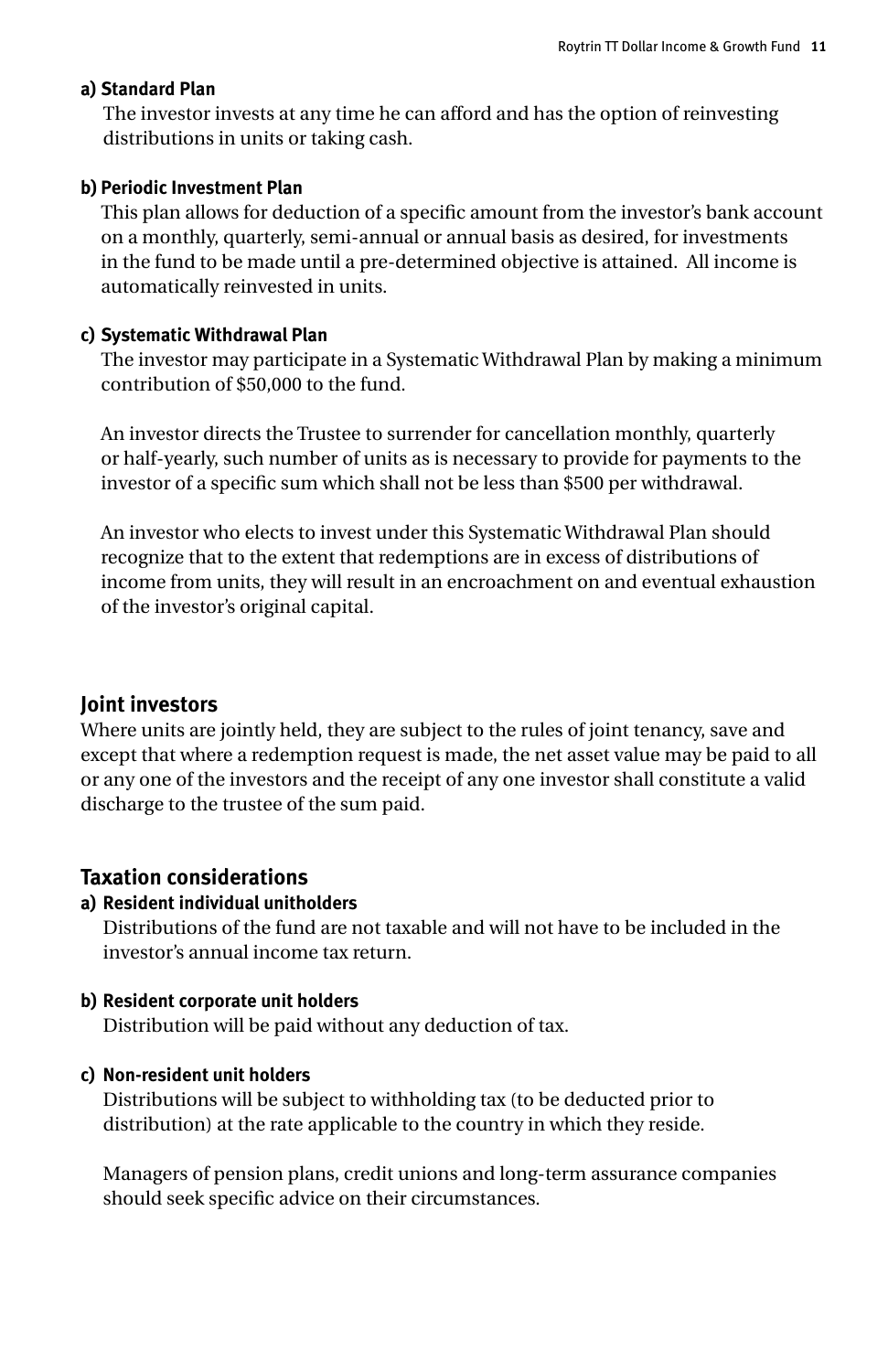#### **Reporting requirements**

The fund will supply each unitholder with quarterly statements. These reports detail all account activity during the period and show the amount of income paid to the investor or reinvested in the fund.

## **Calculation of performance data**

The fund's return shall be calculated as the weighted average yield to maturity of the fund's assets. It shall be available on the website of RBC Royal Bank (Trinidad & Tobago) Limited (www.rbc.com/caribbean ).

### **Amendments to the trust deed**

The Bank may amend or vary the provisions of the trust deed by giving no less than sixty (60) days prior written notice to investors, of the text of the proposed amendment and the rationale. However, this right will not be exercised so as to give the Bank and/ or the trustee any right to any assets of the trust already in the hands of the trustee at the time of its exercise or to permit the assets of the trust to be used for or diverted to purposes other than for the benefit of investors.

The following fundamental changes will require a resolution passed by at least a majority of the votes cast, in person or by proxy at a meeting of unitholders held in accordance with the trust deed;

- • A change to the fundamental objectives of the fund
- • A change in the auditor of the fund
- • A change in the manager, unless the successor manager is an affiliate of the existing manager
- • A change in the methodology used to calculate the net asset value per security of the fund
- • An increase in fees or expenses charged to the fund including, but not limited to an increase in management fees

## **Termination of the fund**

From the date of termination fixed by the Bank, the right of investors with respect to redemption shall cease. The trustee shall sell all remaining assets in its possession and such sale shall be carried out and completed in a manner and within a period as determined by the investment manager. The trustee shall be entitled to retain out of any monies in its hands payments for all debts, liabilities, fees or commissions outstanding. The trustee will then distribute to Investors pro rata to the number of units held by them respectively all net asses of the fund available.

## **Section 69 of the Securities Industry Act**

This prospectus has been filed with the Securities and Exchange Commission (SEC), and a receipt has been issued by the Commission.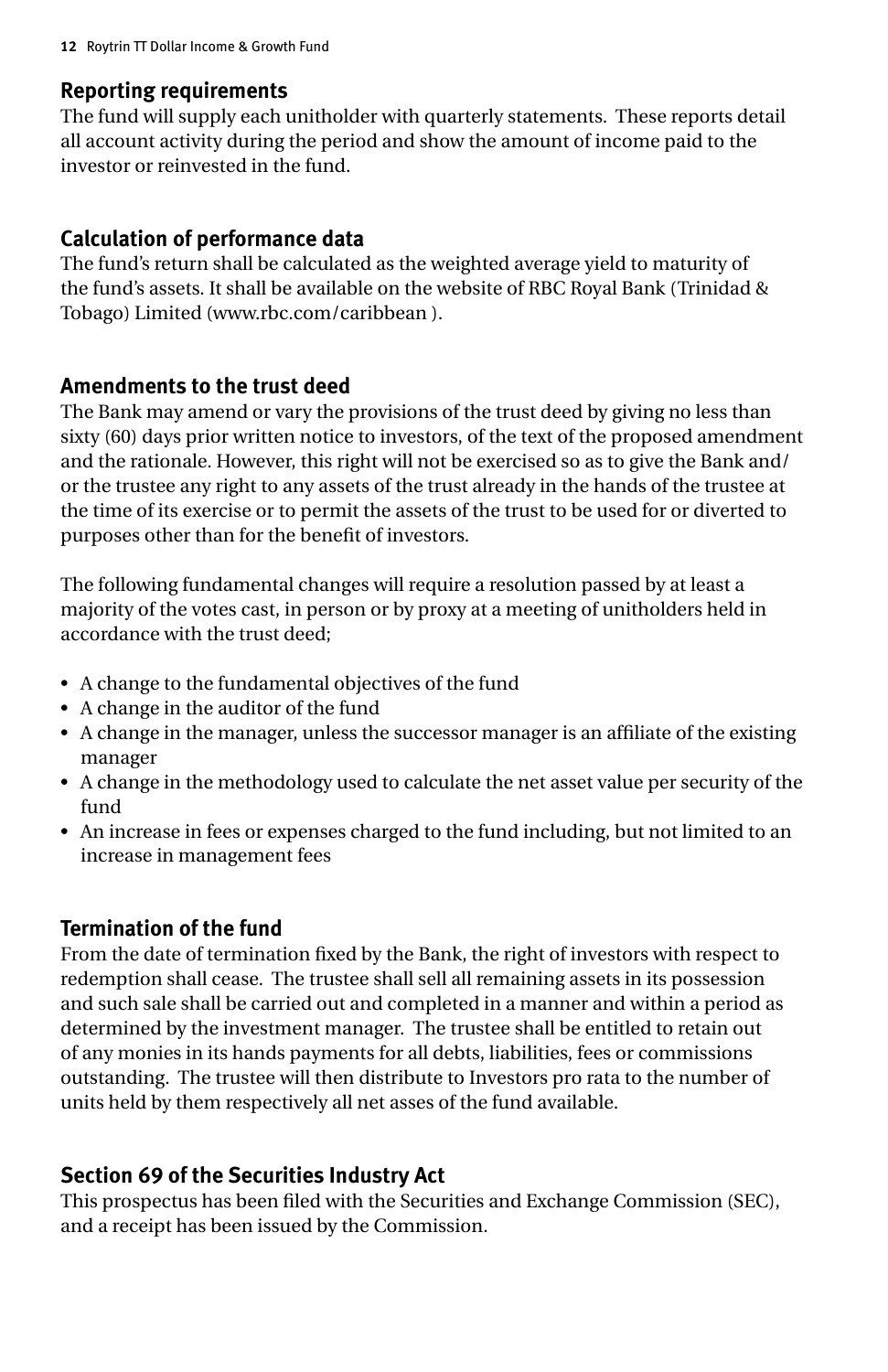## **Conflicts of interest**

The investment manager, its holding company, holding company's shareholders, any subsidiaries of its holding company and any of their directors, officers, employees, agents and affiliates ("Interested Parties" and each, an "Interested Party") may be involved in other financial, investment or other professional activities which may, on occasion, cause conflicts of interest with the fund. These include management of other funds, purchases and sales of securities, investment and management advisory services, brokerage services, and, serving as directors, officers, advisers, or agents of other funds or other companies. In particular, it is envisaged that the investment manager may be involved in advising other investment funds which may have similar or overlapping investment objectives to or with the fund. The investment manager may provide services to third parties similar to those provided to the fund and shall not be liable to account for any profit earned from any such services. Where a conflict arises, the investment manager will endeavor to ensure that it is resolved fairly. In relation to the allocation of investment opportunities to different clients, including the fund, the investment manager may be faced with conflicts of interest with regard to such duties, but will ensure that investment opportunities in those circumstances will be allocated fairly.

The investment manager, and/or any company associated with it, may enter into portfolio transactions for or with the company either as agent, in which case they may receive and retain customary brokerage commissions and/or cash commission rebates, or with the approval of the trustee, deal as a principal with the company in accordance with normal market practice subject to such commissions being charged at rates which do not exceed customary full service brokerage rates.

| Trustee & management fee | All units<br>Up to 2.00% per annum of average total<br>assets of the fund                                                                                                                  |
|--------------------------|--------------------------------------------------------------------------------------------------------------------------------------------------------------------------------------------|
| Other fees & expenses    | The fund is also responsible for the<br>payment of other administrative<br>expenses, including but not limited to<br>legal, accounting and mailing fees, as<br>well as marketing expenses. |

#### **Charges fees & expenses**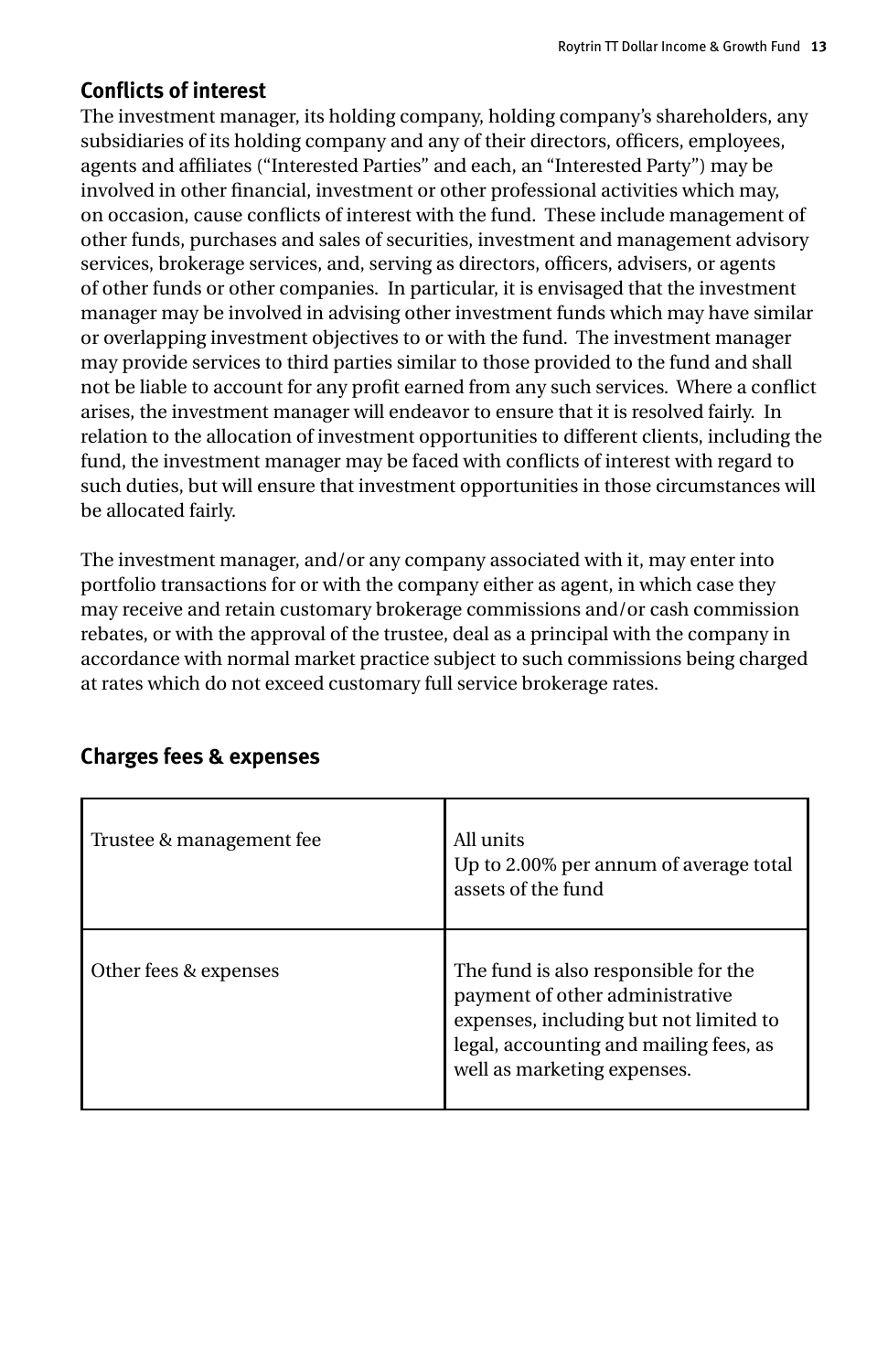**14** Roytrin TT Dollar Income & Growth Fund

#### **Notes**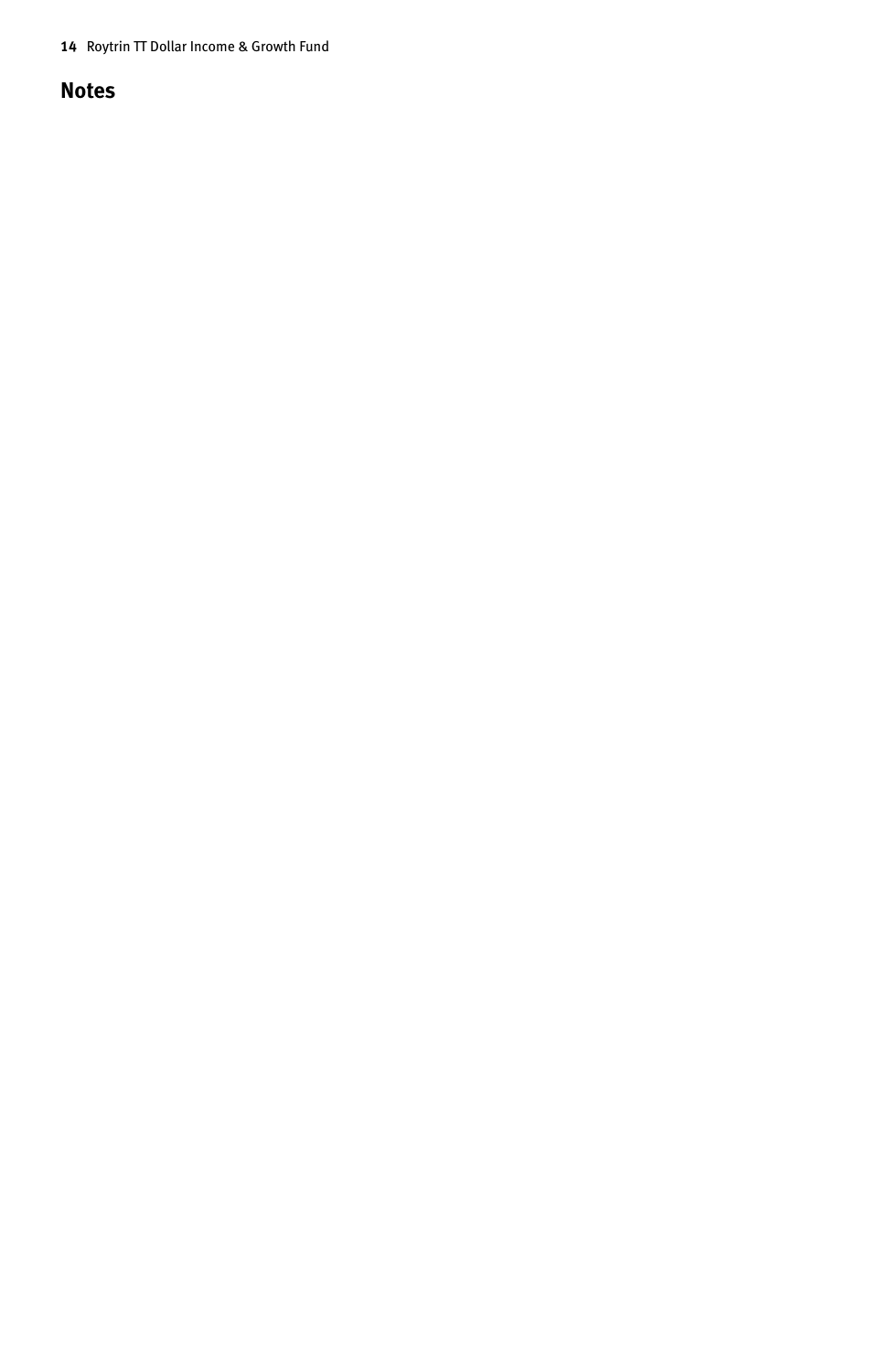## **Notes**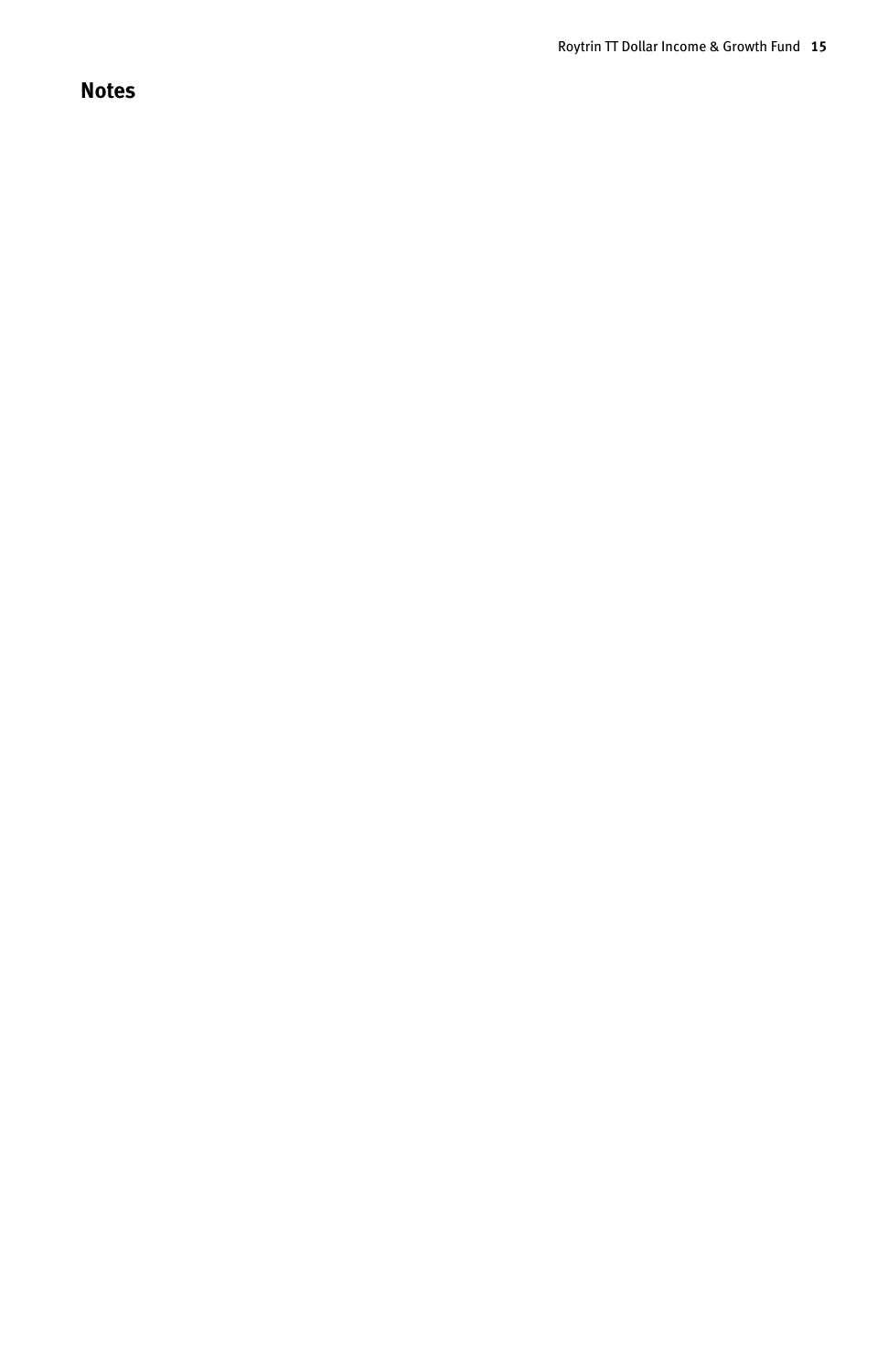**16** Roytrin TT Dollar Income & Growth Fund

#### **Notes**

®Registered trademark of Royal Bank of Canada. Used under licence. ™Trademark of Royal Bank of Canada. Used under licence.